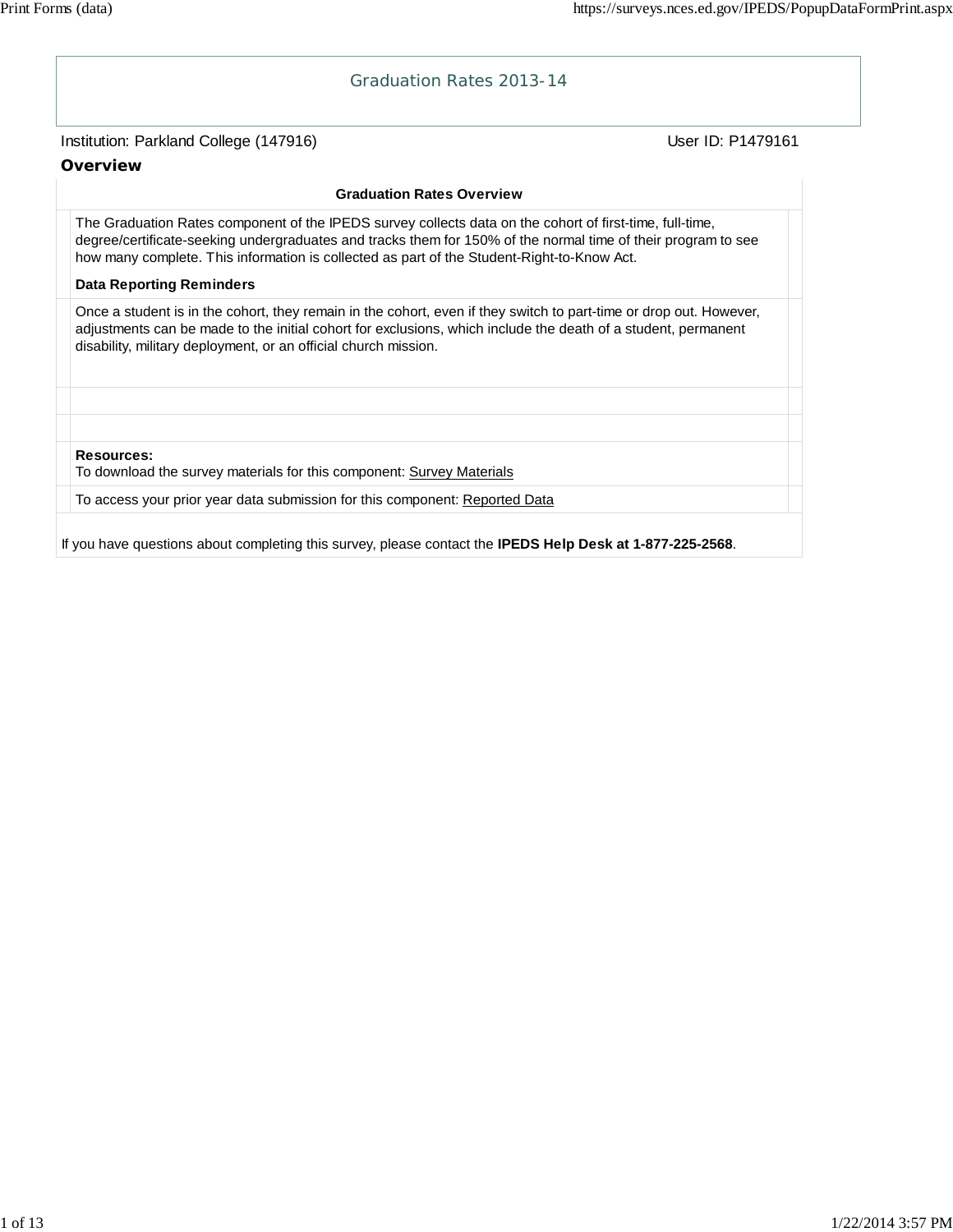User ID: P1479161

#### **General Information**

**Does your institution post the Student-Right-to-Know student athlete graduation rates on a website?**

| No.                          |         |
|------------------------------|---------|
| Yes. Please provide the URL. | http:// |

**Based on your institution's response to the predominant calendar system question (B3) on the Institutional Characteristics Header survey from the IPEDS Fall 2013 Data Collection, your institution must report graduation rates data using a**

*A fall cohort is used by institutions with standard academic terms (semester, trimester, quarter, 4-1-4). A full-year cohort is used by institutions offering primarily occupational/vocational programs and operating on a continuous basis.*

 **You may use the space below to provide context for the data you've reported above. These context notes will be posted on the College Navigator website, and should be written to be understood by students and parents.**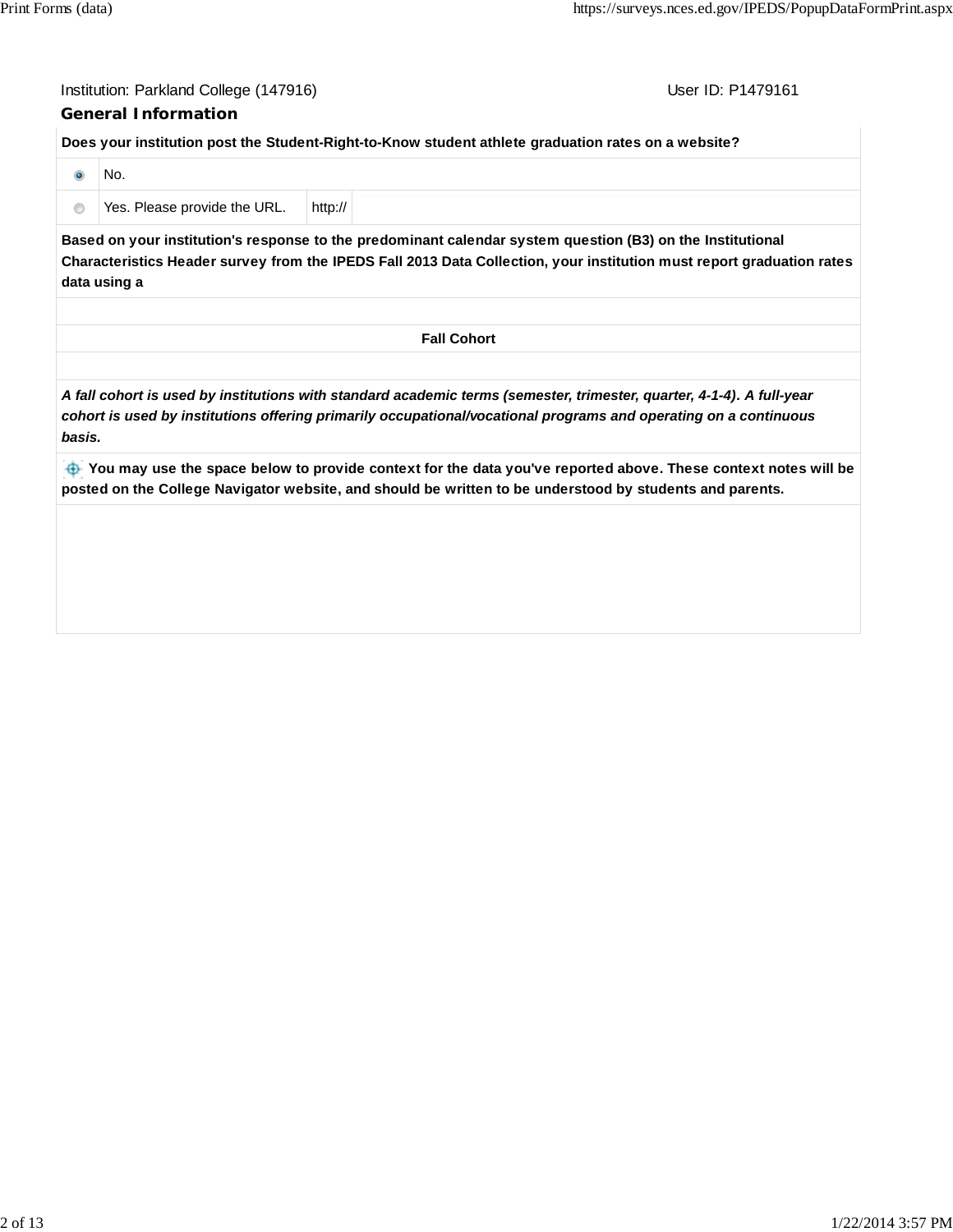# Institution: Parkland College (147916) **Institution: Parkland College (147916)** Conservation: P1479161 **Graduation Rate - Establishing cohort**

| Cohort of Full-time, first-time degree/certificate-seeking students                                                                                                                                                                                           |                |                         |
|---------------------------------------------------------------------------------------------------------------------------------------------------------------------------------------------------------------------------------------------------------------|----------------|-------------------------|
| • Report Hispanic/Latino individuals of any race as Hispanic/Latino                                                                                                                                                                                           |                |                         |
| Report race for non-Hispanic/Latino individuals only<br>$\bullet$                                                                                                                                                                                             |                |                         |
| NOTE: Reporting using the new race categories is now mandatory. On this screen you will need to reclassify your<br>2010 cohort to the new race/ethnicity categories. For information and assistance with this, please visit AIR's<br>Race/Ethnicity FAQ page. |                |                         |
| Screen 1 of 4                                                                                                                                                                                                                                                 |                | Cohort year 2010        |
|                                                                                                                                                                                                                                                               | Initial cohort | Revised cohort          |
| Men                                                                                                                                                                                                                                                           |                |                         |
| Nonresident alien                                                                                                                                                                                                                                             | 9              | 9                       |
| Hispanic/Latino                                                                                                                                                                                                                                               | 28             | 29                      |
| American Indian or Alaska Native                                                                                                                                                                                                                              | 3              | $\overline{c}$          |
| Asian                                                                                                                                                                                                                                                         | 13             | 13                      |
| <b>Black or African American</b>                                                                                                                                                                                                                              | 73             | 72                      |
| Native Hawaiian or Other Pacific Islander                                                                                                                                                                                                                     | 0              | 0                       |
| White                                                                                                                                                                                                                                                         | 332            | 328                     |
| Two or more races                                                                                                                                                                                                                                             | 0              | 0                       |
| Race and ethnicity unknown                                                                                                                                                                                                                                    | 115            | 113                     |
| <b>Total men</b>                                                                                                                                                                                                                                              | 573            | 566                     |
| Women                                                                                                                                                                                                                                                         |                |                         |
| Nonresident alien                                                                                                                                                                                                                                             | 3              | 1                       |
| Hispanic/Latino                                                                                                                                                                                                                                               | 18             | 18                      |
| American Indian or Alaska Native                                                                                                                                                                                                                              | 2              | $\overline{\mathbf{c}}$ |
| Asian                                                                                                                                                                                                                                                         | 13             | 13                      |
| <b>Black or African American</b>                                                                                                                                                                                                                              | 95             | 94                      |
| Native Hawaiian or Other Pacific Islander                                                                                                                                                                                                                     | 0              | 0                       |
| <b>White</b>                                                                                                                                                                                                                                                  | 183            | 181                     |
| Two or more races                                                                                                                                                                                                                                             | 0              | $\pmb{0}$               |
| Race and ethnicity unknown                                                                                                                                                                                                                                    | 61             | 60                      |
| <b>Total women</b>                                                                                                                                                                                                                                            | 375            | 369                     |
| Total men + women                                                                                                                                                                                                                                             | 948            | 935                     |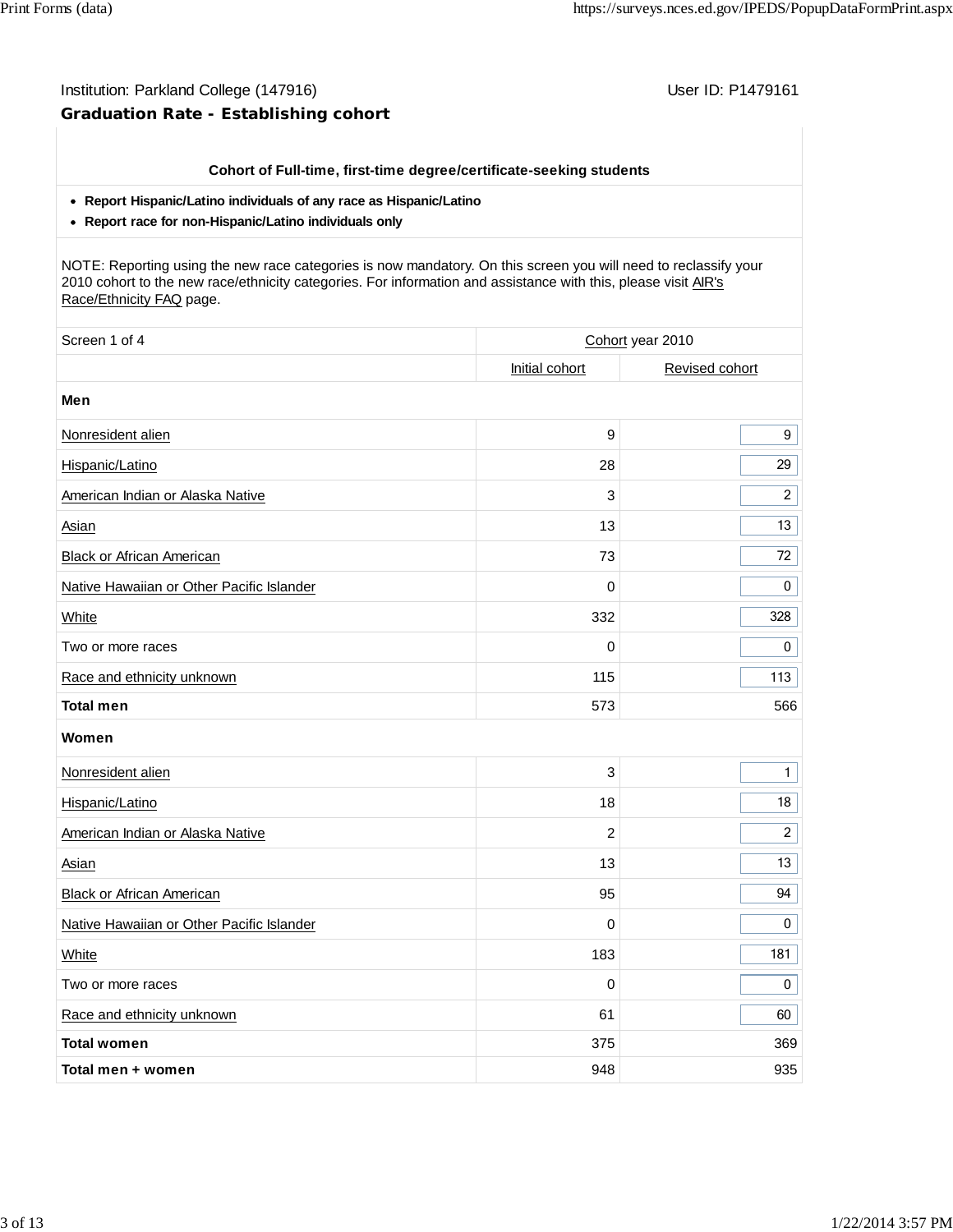# Institution: Parkland College (147916) **Institution: Parkland College (147916**)

# **Graduation Rate - 2-year institutions completers within 150%**

# **Cohort of Full-time, first-time degree/certificate-seeking students**

### **Report Hispanic/Latino individuals of any race as Hispanic/Latino**

**Report race for non-Hispanic/Latino individuals only**

| Screen 2 of 4                                       | Cohort year 2010 |                 |                                                                                            |                                    |  |  |  |
|-----------------------------------------------------|------------------|-----------------|--------------------------------------------------------------------------------------------|------------------------------------|--|--|--|
|                                                     |                  |                 | Cohort students who completed their program<br>within<br>150% of normal time to completion | Total<br>completers<br>within 150% |  |  |  |
|                                                     | Cohort           | of<br>$<$ 2-yrs | Completers of programs Completers of programs<br>of<br>$2<4$ -yrs                          |                                    |  |  |  |
|                                                     | (Column<br>10)   | (Column 11)     | (Column 12)                                                                                | (Column 29)                        |  |  |  |
| Men                                                 |                  |                 |                                                                                            |                                    |  |  |  |
| Nonresident alien                                   | 9                | $\pmb{0}$       | $\pmb{0}$                                                                                  | $\mathbf 0$                        |  |  |  |
| Hispanic/Latino                                     | 29               | 4               | $\overline{c}$                                                                             | 6                                  |  |  |  |
| American Indian or Alaska Native                    | 2                | 0               | $\pmb{0}$                                                                                  | 0                                  |  |  |  |
| <b>Asian</b>                                        | 13               | 0               | 0                                                                                          | $\mathbf 0$                        |  |  |  |
| <b>Black or African American</b>                    | 72               | $\overline{c}$  | $\mathbf{1}$                                                                               | $\ensuremath{\mathsf{3}}$          |  |  |  |
| Native Hawaiian or Other Pacific<br>Islander        | 0                | $\pmb{0}$       | $\pmb{0}$                                                                                  | $\mathbf 0$                        |  |  |  |
| <b>White</b>                                        | 328              | 16              | 43                                                                                         | 59                                 |  |  |  |
| Two or more races                                   | 0                | 0               | 0                                                                                          | $\mathbf 0$                        |  |  |  |
| Race and ethnicity unknown                          | 113              | 5               | 11                                                                                         | 16                                 |  |  |  |
| <b>Total men</b>                                    | 566              | 27              | 57                                                                                         | 84                                 |  |  |  |
| Women                                               |                  |                 |                                                                                            |                                    |  |  |  |
| Nonresident alien                                   | 1                | 0               | 0                                                                                          | 0                                  |  |  |  |
| Hispanic/Latino                                     | 18               | $\mathbf{1}$    | 3                                                                                          | 4                                  |  |  |  |
| American Indian or Alaska Native                    | 2                | 0               | $\mathbf{1}$                                                                               | 1                                  |  |  |  |
| Asian                                               | 13               | 1               | 0                                                                                          | 1.                                 |  |  |  |
| <b>Black or African American</b>                    | 94               | $\overline{a}$  | 2                                                                                          | 4                                  |  |  |  |
| Native Hawaiian or Other Pacific<br><b>Islander</b> | 0                | 0               | 0                                                                                          | 0                                  |  |  |  |
| White                                               | 181              | 9               | 34                                                                                         | 43                                 |  |  |  |
| Two or more races                                   | 0                | 0               | 0                                                                                          | 0                                  |  |  |  |
| Race and ethnicity unknown                          | 60               | 3               | 12                                                                                         | 15                                 |  |  |  |
| <b>Total women</b>                                  | 369              | 16              | 52                                                                                         | 68                                 |  |  |  |
| Total men + women                                   | 935              | 43              | 109                                                                                        | 152                                |  |  |  |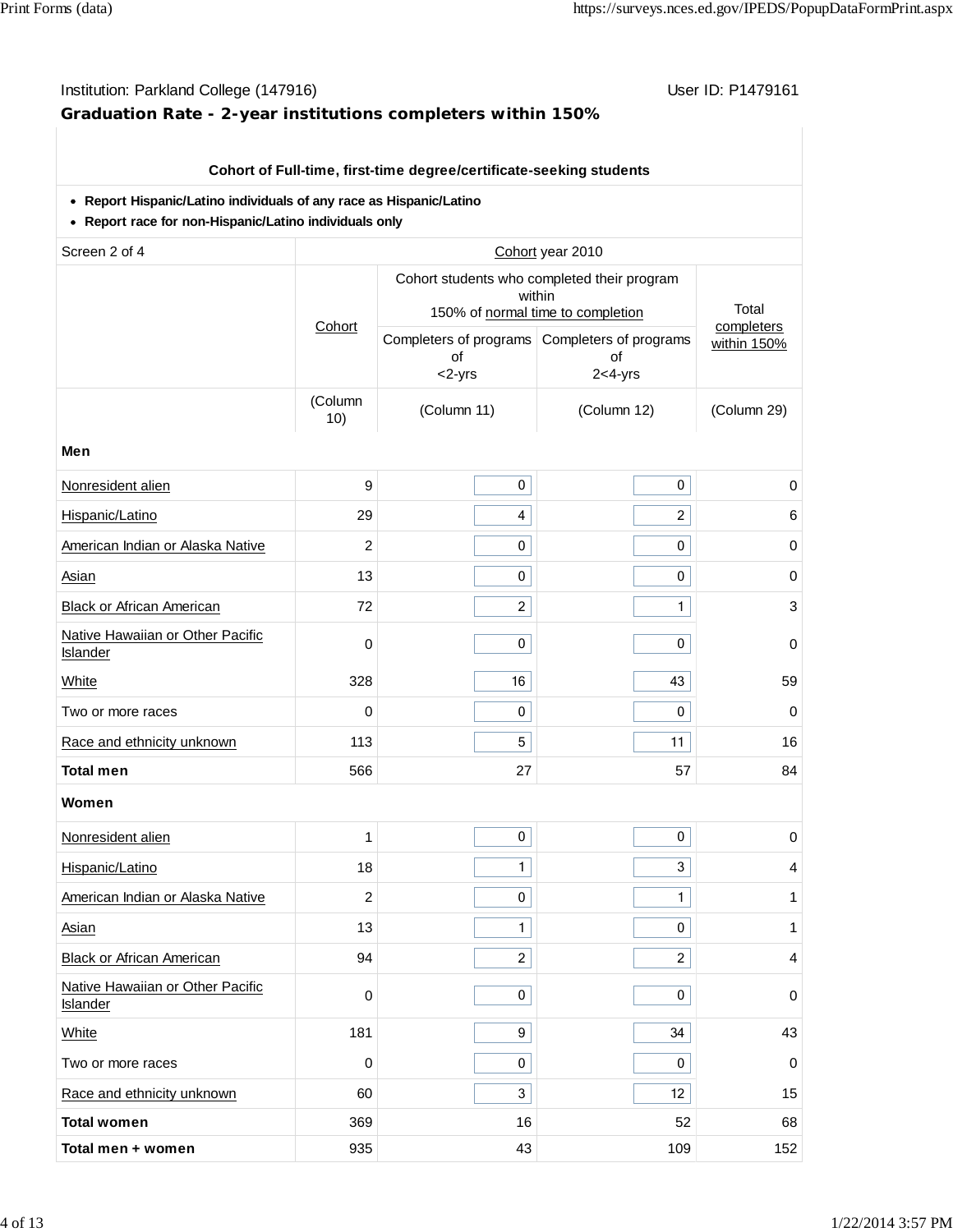#### Institution: Parkland College (147916) November 2012 12: Physics User ID: P1479161

### **Graduation Rate - 2-year institutions transfers/exclusions**

- In the columns below, report the status of the full-time, first-time degree/certificate-seeking students in cohort in Column 10, who did not complete a program as of August 31, 2013.
- Report transfers-out who did not complete a program in Column 30. If the mission of your institution includes providing substantial preparation for students to enroll in another eligible institution WITHOUT having completed their programs, you should report transfer-out data in Column 30. A school is required to report only on those students that the school knows have transferred to another school. A school must document that the student actually transferred. If it is not part of your mission, you may report transfer-out data if you wish.
- Report exclusions from the cohort in Column 45. The ONLY allowable categories for this column are:  $\bullet$ students who died or became permanently disabled students who left school to serve in the armed forces (or have been called up to active duty) students who left school to serve with a foreign aid service of the Federal Government students who left school to serve on an official church mission
- Column 52 No longer enrolled will be calculated for you. This includes students who have dropped out as well  $\bullet$ as students who completed in greater than 150% of normal time.
- If you do not have any values to enter in either Columns 30, 45, or 51, you must enter at least one zero in a field  $\bullet$ on this screen

#### **Cohort of full-time, first-time degree/certificate-seeking students**

#### **Report Hispanic/Latino individuals of any race as Hispanic/Latino**

**Report race for non-Hispanic/Latino individuals only**

| Screen 3 of 4                                |                | Cohort year 2010<br>Total<br>Still<br>Total transfer-out<br>Total<br>completers<br>students<br>enrolled<br>exclusions<br>within 150%<br>(Column<br>(Column 29)<br>(Column 45)<br>(Column 30)<br>51)<br>$\overline{c}$<br>$\mathbf{1}$<br>0<br>8<br>$\mathbf{1}$<br>6<br>$\mathbf{1}$<br>$\mathbf{1}$<br>0<br>5<br>0<br>$\mathbf 0$<br>$\overline{2}$<br>3<br>34<br>$\mathbf 0$<br>$\mathbf 0$<br>0<br>32<br>113<br>59<br>$\mathbf 0$<br>0<br>0<br>8<br>37<br>16<br>84<br>200<br>0<br>45 |   |              |                       |
|----------------------------------------------|----------------|-----------------------------------------------------------------------------------------------------------------------------------------------------------------------------------------------------------------------------------------------------------------------------------------------------------------------------------------------------------------------------------------------------------------------------------------------------------------------------------------|---|--------------|-----------------------|
|                                              | Cohort         |                                                                                                                                                                                                                                                                                                                                                                                                                                                                                         |   |              | No longer<br>enrolled |
|                                              | (Column<br>10) |                                                                                                                                                                                                                                                                                                                                                                                                                                                                                         |   |              | (Column 52)           |
| Men                                          |                |                                                                                                                                                                                                                                                                                                                                                                                                                                                                                         |   |              |                       |
| Nonresident alien                            | 9              |                                                                                                                                                                                                                                                                                                                                                                                                                                                                                         |   |              | 6                     |
| Hispanic/Latino                              | 29             |                                                                                                                                                                                                                                                                                                                                                                                                                                                                                         |   |              | 14                    |
| American Indian or Alaska<br>Native          | $\overline{c}$ |                                                                                                                                                                                                                                                                                                                                                                                                                                                                                         |   |              | $\mathbf 0$           |
| Asian                                        | 13             |                                                                                                                                                                                                                                                                                                                                                                                                                                                                                         |   |              | 8                     |
| <b>Black or African American</b>             | 72             |                                                                                                                                                                                                                                                                                                                                                                                                                                                                                         |   |              | 33                    |
| Native Hawaiian or Other<br>Pacific Islander | $\mathbf 0$    |                                                                                                                                                                                                                                                                                                                                                                                                                                                                                         |   |              | $\Omega$              |
| White                                        | 328            |                                                                                                                                                                                                                                                                                                                                                                                                                                                                                         |   |              | 124                   |
| Two or more races                            | $\mathbf 0$    |                                                                                                                                                                                                                                                                                                                                                                                                                                                                                         |   |              | $\mathbf 0$           |
| Race and ethnicity unknown                   | 113            |                                                                                                                                                                                                                                                                                                                                                                                                                                                                                         |   |              | 52                    |
| <b>Total men</b>                             | 566            |                                                                                                                                                                                                                                                                                                                                                                                                                                                                                         |   |              | 237                   |
| Women                                        |                |                                                                                                                                                                                                                                                                                                                                                                                                                                                                                         |   |              |                       |
| Nonresident alien                            | 1              | $\pmb{0}$                                                                                                                                                                                                                                                                                                                                                                                                                                                                               | 0 | $\mathbf 0$  | 1                     |
| Hispanic/Latino                              | 18             | 4                                                                                                                                                                                                                                                                                                                                                                                                                                                                                       | 8 | $\mathbf{1}$ | 5                     |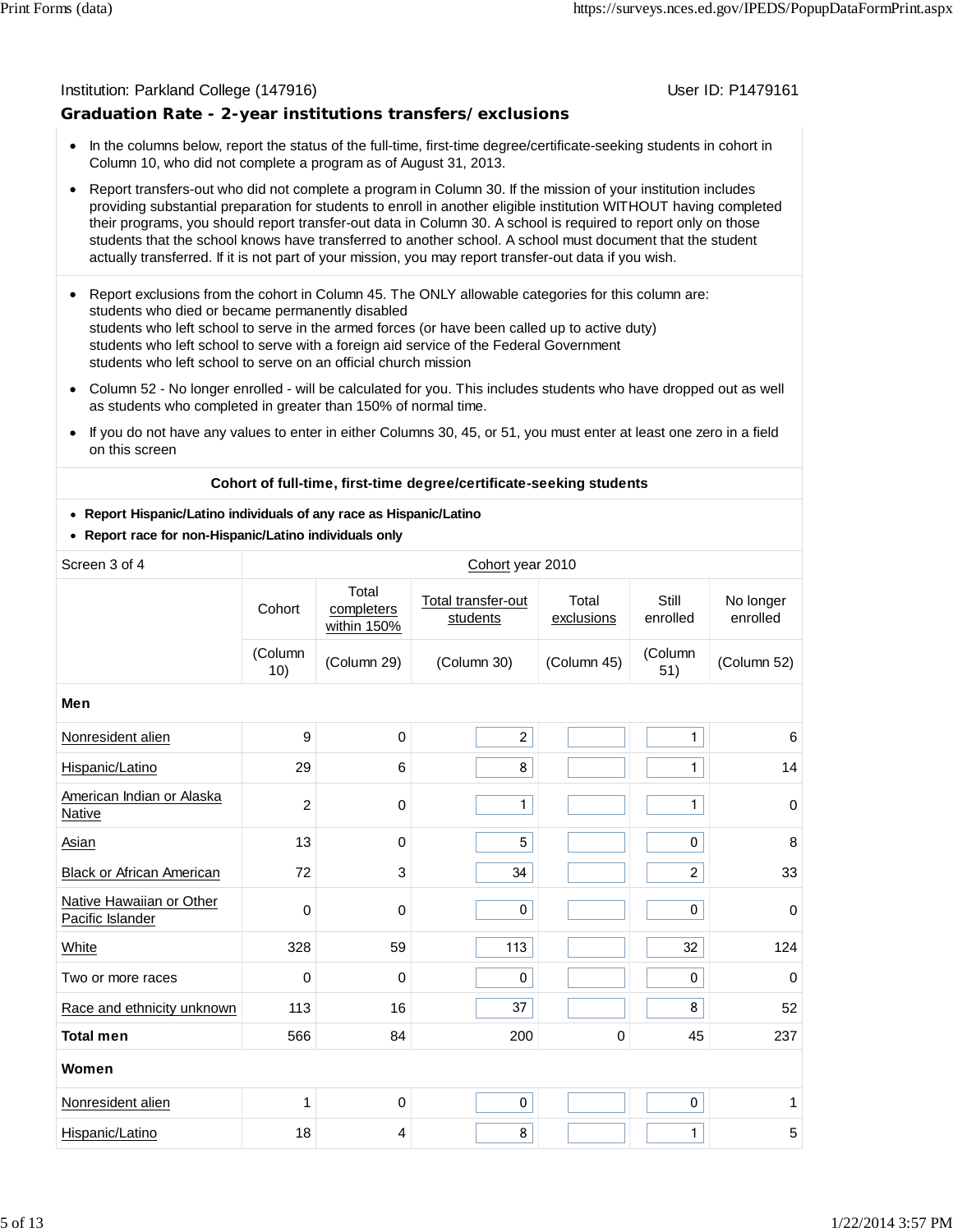| American Indian or Alaska<br>Native          | $\overline{2}$ | 4   |     |             | $\mathbf{0}$   | $\Omega$       |
|----------------------------------------------|----------------|-----|-----|-------------|----------------|----------------|
| <b>Asian</b>                                 | 13             | 1   | 4   |             | 4              | $\overline{4}$ |
| <b>Black or African American</b>             | 94             | 4   | 42  |             | $\overline{c}$ | 46             |
| Native Hawaiian or Other<br>Pacific Islander | 0              | 0   | 0   |             | 0              | 0              |
| White                                        | 181            | 43  | 55  |             | 16             | 67             |
| Two or more races                            | 0              | 0   | 0   |             | 0              | $\mathbf 0$    |
| Race and ethnicity unknown                   | 60             | 15  | 18  |             | 7              | 20             |
| <b>Total women</b>                           | 369            | 68  | 128 | $\mathbf 0$ | 30             | 143            |
| Total men + women                            | 935            | 152 | 328 | $\mathbf 0$ | 75             | 380            |
| Total in prior year (men and<br>women)       | 884            |     | 290 |             |                |                |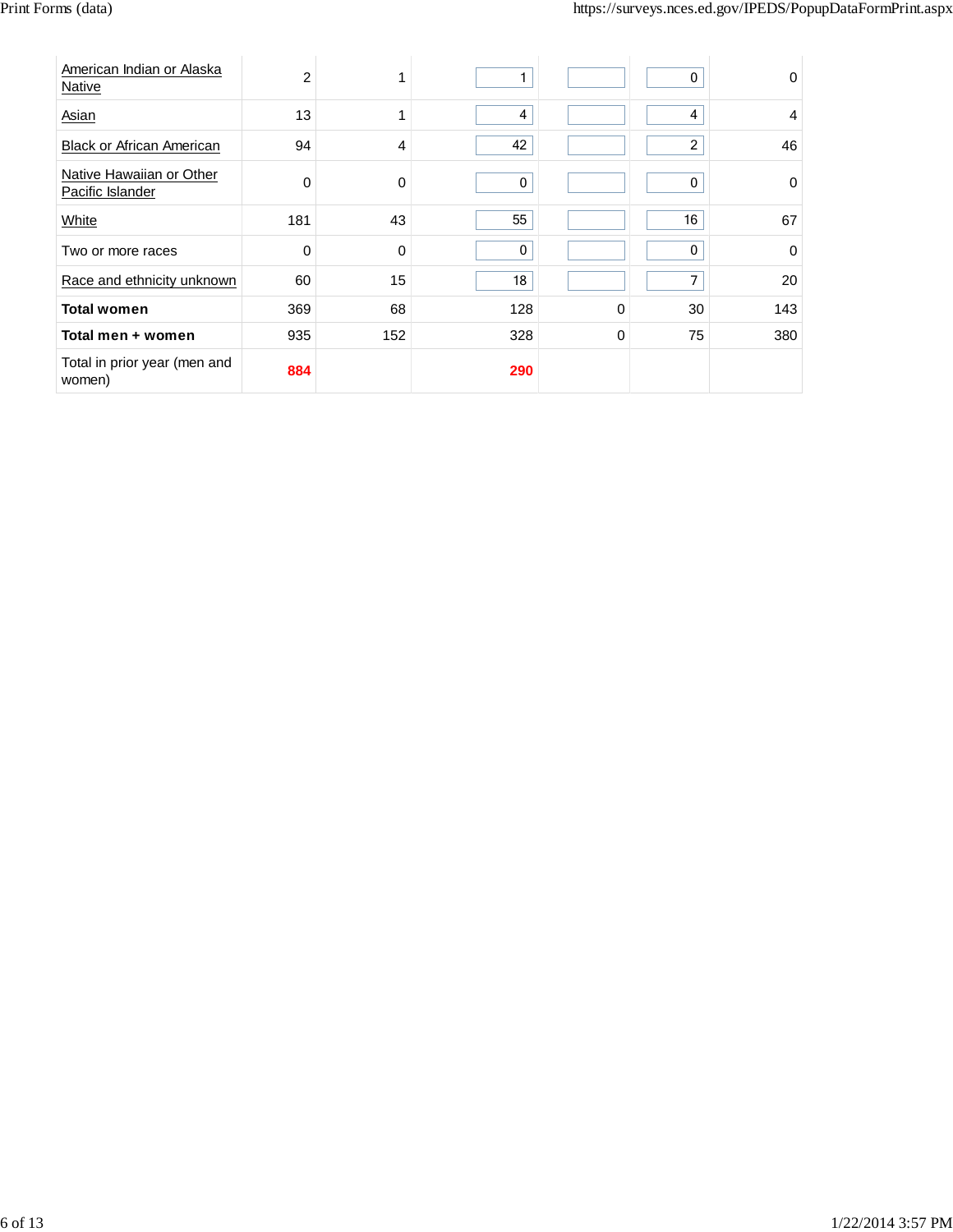#### Institution: Parkland College (147916) Contract College (147916)

#### **Graduation Rate - 2-year completers within 100%**

- In the columns below, report the status of the full-time, first-time degree/certificate-seeking students reported in the cohort in Column 10.
- Those who completed their program within 100% of normal time should be reported in either Column 55 or 56, depending on the length of the program.

#### **Cohort of Full-time, first-time degree/certificate-seeking students**

| Screen 4 of 4        |         |                   |                                                                                            | Cohort year 2010                           |                              |
|----------------------|---------|-------------------|--------------------------------------------------------------------------------------------|--------------------------------------------|------------------------------|
|                      | Revised |                   | Cohort students who completed their<br>program within<br>100% of normal time to completion |                                            | Total completers within 100% |
|                      | cohort  | <b>Exclusions</b> | Completers of<br>programs of<br>$<$ 2- $Vrs$                                               | Completers of<br>programs of<br>$2<4$ -yrs | $(Column 55 + 56)$           |
|                      |         |                   | (Column 55)                                                                                | (Column 56)                                | (Column 57)                  |
| Total men +<br>women | 935     | 0                 | 15                                                                                         | 49                                         | 64                           |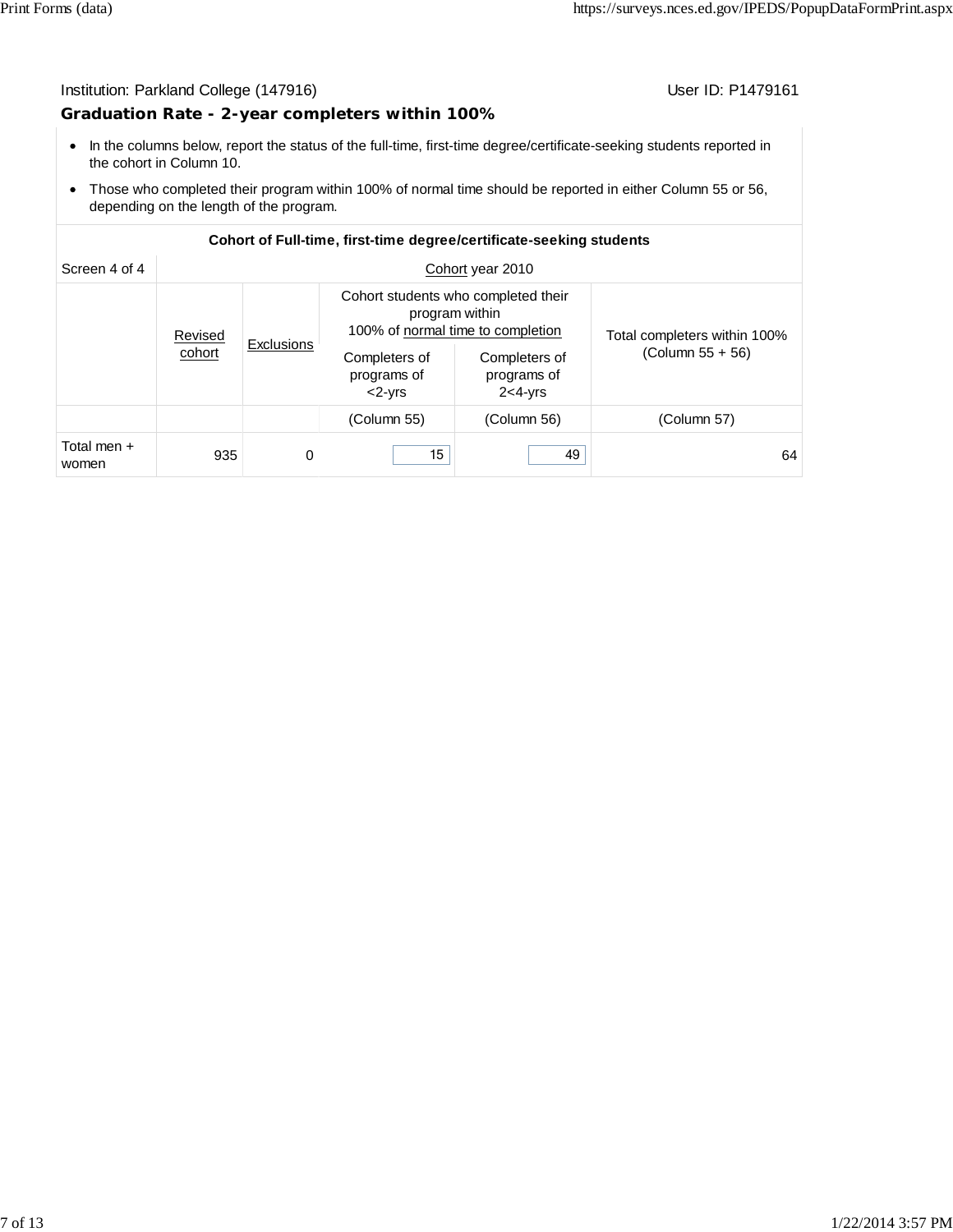I

# Institution: Parkland College (147916) **User ID: P1479161** User ID: P1479161

| Calculation of graduation and transfer-out rates      |                   |                     |                                 |                                                    |                    |                      |  |  |  |
|-------------------------------------------------------|-------------------|---------------------|---------------------------------|----------------------------------------------------|--------------------|----------------------|--|--|--|
| Screen 1 of 1                                         |                   |                     |                                 | Cohort year 2010                                   |                    |                      |  |  |  |
|                                                       | Revised<br>cohort | Total<br>exclusions | Total completers<br>within 150% | Total transfer-out<br>students<br>(non-completers) | Graduation<br>rate | Transfer-out<br>rate |  |  |  |
| Overall Rates, will be displayed on College Navigator |                   |                     |                                 |                                                    | 16                 | 35                   |  |  |  |
| Men                                                   |                   |                     |                                 |                                                    |                    |                      |  |  |  |
| Nonresident alien                                     | $\boldsymbol{9}$  | $\mathbf 0$         | $\mathbf 0$                     | $\overline{c}$                                     | $\mathbf 0$        | 22                   |  |  |  |
| Hispanic/Latino                                       | 29                | $\mathbf 0$         | $\,6\,$                         | 8                                                  | 21                 | 28                   |  |  |  |
| American Indian or<br>Alaska Native                   | $\boldsymbol{2}$  | 0                   | $\pmb{0}$                       | 1                                                  | 0                  | 50                   |  |  |  |
| Asian                                                 | 13                | 0                   | $\boldsymbol{0}$                | 5                                                  | $\pmb{0}$          | 38                   |  |  |  |
| <b>Black or African</b><br>American                   | 72                | 0                   | 3                               | 34                                                 | 4                  | 47                   |  |  |  |
| Native Hawaiian or<br><b>Other Pacific Islander</b>   | 0                 | 0                   | $\mathbf 0$                     | $\mathbf 0$                                        |                    |                      |  |  |  |
| White                                                 | 328               | $\pmb{0}$           | 59                              | 113                                                | 18                 | 34                   |  |  |  |
| Two or more races                                     | 0                 | 0                   | $\mathbf 0$                     | $\pmb{0}$                                          |                    |                      |  |  |  |
| Race and ethnicity<br>unknown                         | 113               | 0                   | 16                              | 37                                                 | 14                 | 33                   |  |  |  |
| <b>Total men</b>                                      | 566               | $\pmb{0}$           | 84                              | 200                                                | 15                 | 35                   |  |  |  |
| Women                                                 |                   |                     |                                 |                                                    |                    |                      |  |  |  |
| Nonresident alien                                     | 1                 | 0                   | $\mathbf 0$                     | $\pmb{0}$                                          | $\mathbf 0$        | $\mathbf 0$          |  |  |  |
| Hispanic/Latino                                       | 18                | $\mathbf 0$         | $\overline{\mathbf{4}}$         | 8                                                  | 22                 | 44                   |  |  |  |
| American Indian or<br>Alaska Native                   | $\overline{c}$    | 0                   | 1                               | 1                                                  | 50                 | 50                   |  |  |  |
| Asian                                                 | 13                | 0                   | 1                               | $\overline{4}$                                     | 8                  | 31                   |  |  |  |
| <b>Black or African</b><br>American                   | 94                | $\pmb{0}$           | 4                               | 42                                                 | 4                  | 45                   |  |  |  |
| Native Hawaiian or<br><b>Other Pacific Islander</b>   | $\mathsf 0$       | 0                   | $\mathbf 0$                     | $\pmb{0}$                                          |                    |                      |  |  |  |
| White                                                 | 181               | $\pmb{0}$           | 43                              | 55                                                 | 24                 | 30                   |  |  |  |
| Two or more races                                     | 0                 | $\pmb{0}$           | $\mathbf 0$                     | $\mathbf 0$                                        |                    |                      |  |  |  |
| Race and ethnicity<br>unknown                         | 60                | $\pmb{0}$           | 15                              | 18                                                 | 25                 | 30                   |  |  |  |
| <b>Total women</b>                                    | 369               | $\pmb{0}$           | 68                              | 128                                                | 18                 | 35                   |  |  |  |
| <b>Total (men and women)</b>                          |                   |                     |                                 |                                                    |                    |                      |  |  |  |
| Nonresident alien                                     | 10 <sup>1</sup>   | $\pmb{0}$           | $\pmb{0}$                       | $\overline{c}$                                     | $\pmb{0}$          | 20                   |  |  |  |
| Hispanic/Latino                                       | 47                | $\pmb{0}$           | 10                              | 16                                                 | 21                 | 34                   |  |  |  |
| American Indian or<br>Alaska Native                   | 4                 | 0                   | 1                               | $\overline{c}$                                     | 25                 | 50                   |  |  |  |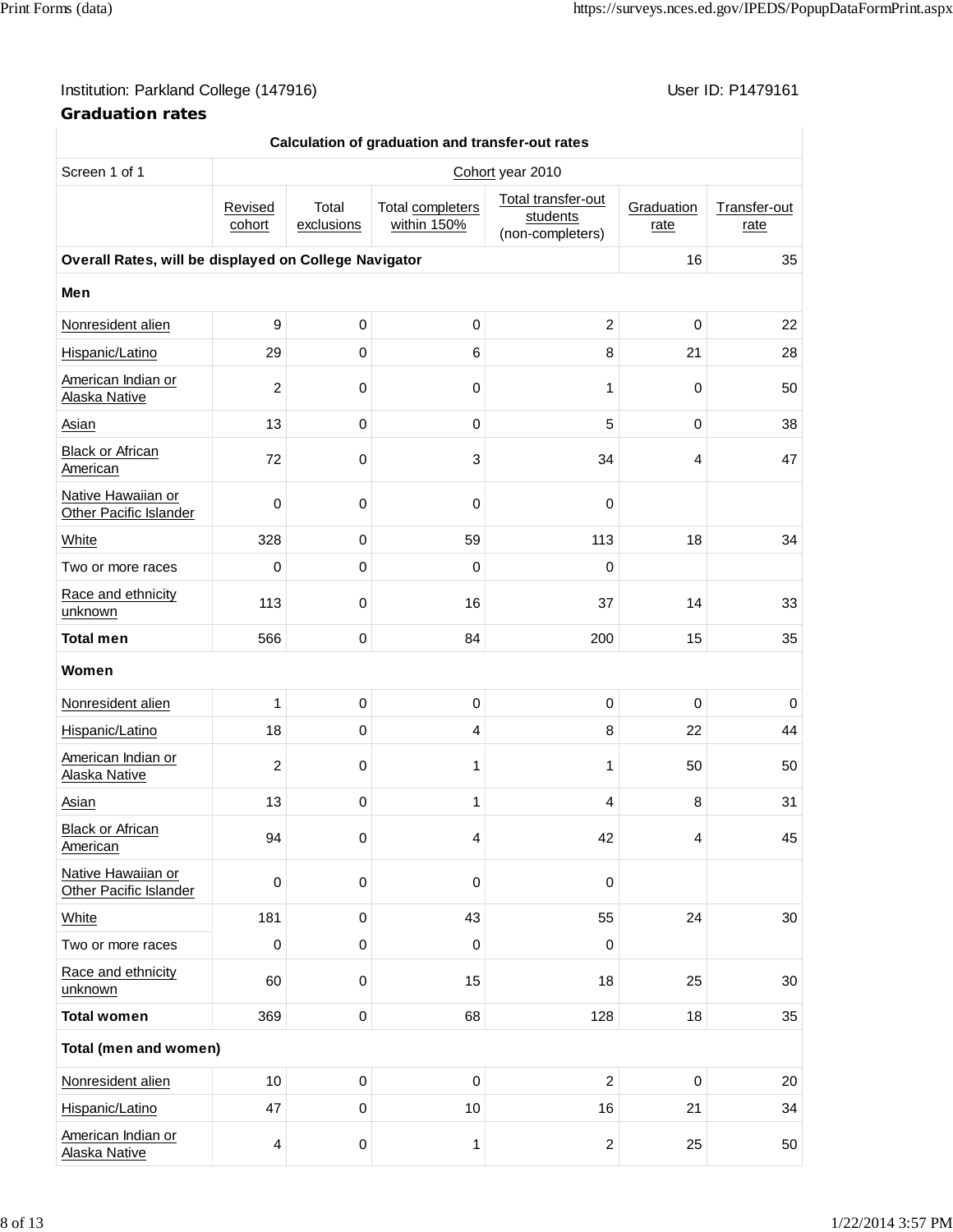| Asian                                        | 26  | 0        |     | 9   | 4  | 35 |
|----------------------------------------------|-----|----------|-----|-----|----|----|
| <b>Black or African</b><br>American          | 166 | 0        | 7   | 76  | 4  | 46 |
| Native Hawaiian or<br>Other Pacific Islander | 0   | 0        | 0   |     |    |    |
| White                                        | 509 | $\Omega$ | 102 | 168 | 20 | 33 |
| Two or more races                            | 0   | 0        | 0   |     |    |    |
| Race and ethnicity<br>unknown                | 173 | 0        | 31  | 55  | 18 | 32 |
| <b>Total</b>                                 | 935 | 0        | 152 | 328 | 16 | 35 |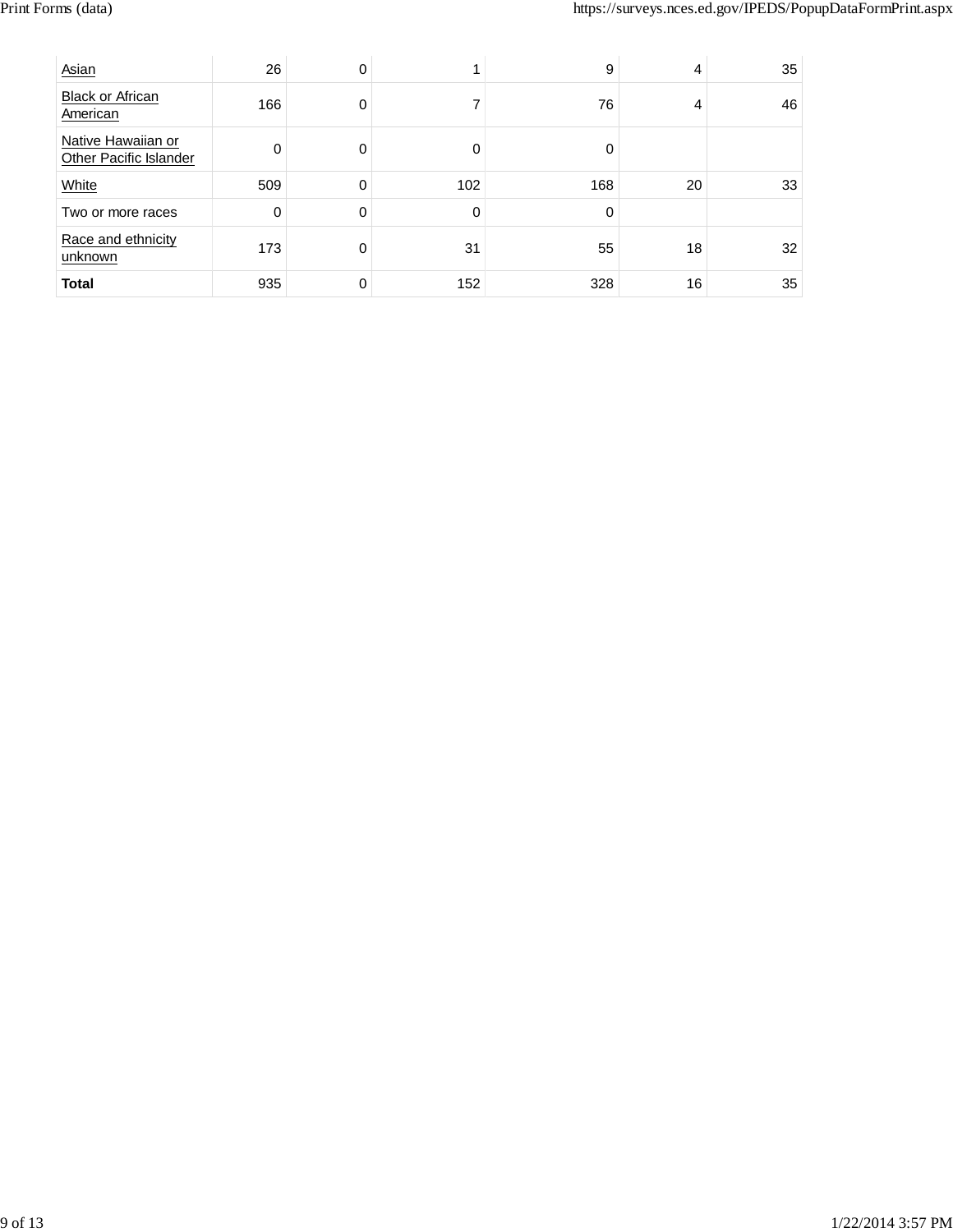# Institution: Parkland College (147916) **Institution: Parkland College (147916)** Conservation: P1479161

| Calculation of 4-year average rates: cohort adjustment |      |      |      |      |              |  |  |  |
|--------------------------------------------------------|------|------|------|------|--------------|--|--|--|
| Screen 1 of 3                                          | 2007 | 2008 | 2009 | 2010 | 4-year Total |  |  |  |
| Men                                                    |      |      |      |      |              |  |  |  |
| Revised cohort (III, 10)                               | 503  | 497  | 578  | 566  | 2,144        |  |  |  |
| Total exclusions (III, 45)                             |      |      |      | 0    | 0            |  |  |  |
| Adjusted cohort                                        | 503  | 497  | 578  | 566  | 2,144        |  |  |  |
| Women                                                  |      |      |      |      |              |  |  |  |
| Revised cohort (III, 10)                               | 366  | 334  | 306  | 369  | 1,375        |  |  |  |
| Total exclusions (III, 45)                             |      |      |      | 0    | 0            |  |  |  |
| Adjusted cohort                                        | 366  | 334  | 306  | 369  | 1,375        |  |  |  |
| Total (men and women)                                  |      |      |      |      |              |  |  |  |
| Revised cohort (III, 10)                               | 869  | 831  | 884  | 935  | 3,519        |  |  |  |
| Total exclusions (III, 45)                             |      |      |      | 0    | 0            |  |  |  |
| Adjusted cohort                                        | 869  | 831  | 884  | 935  | 3,519        |  |  |  |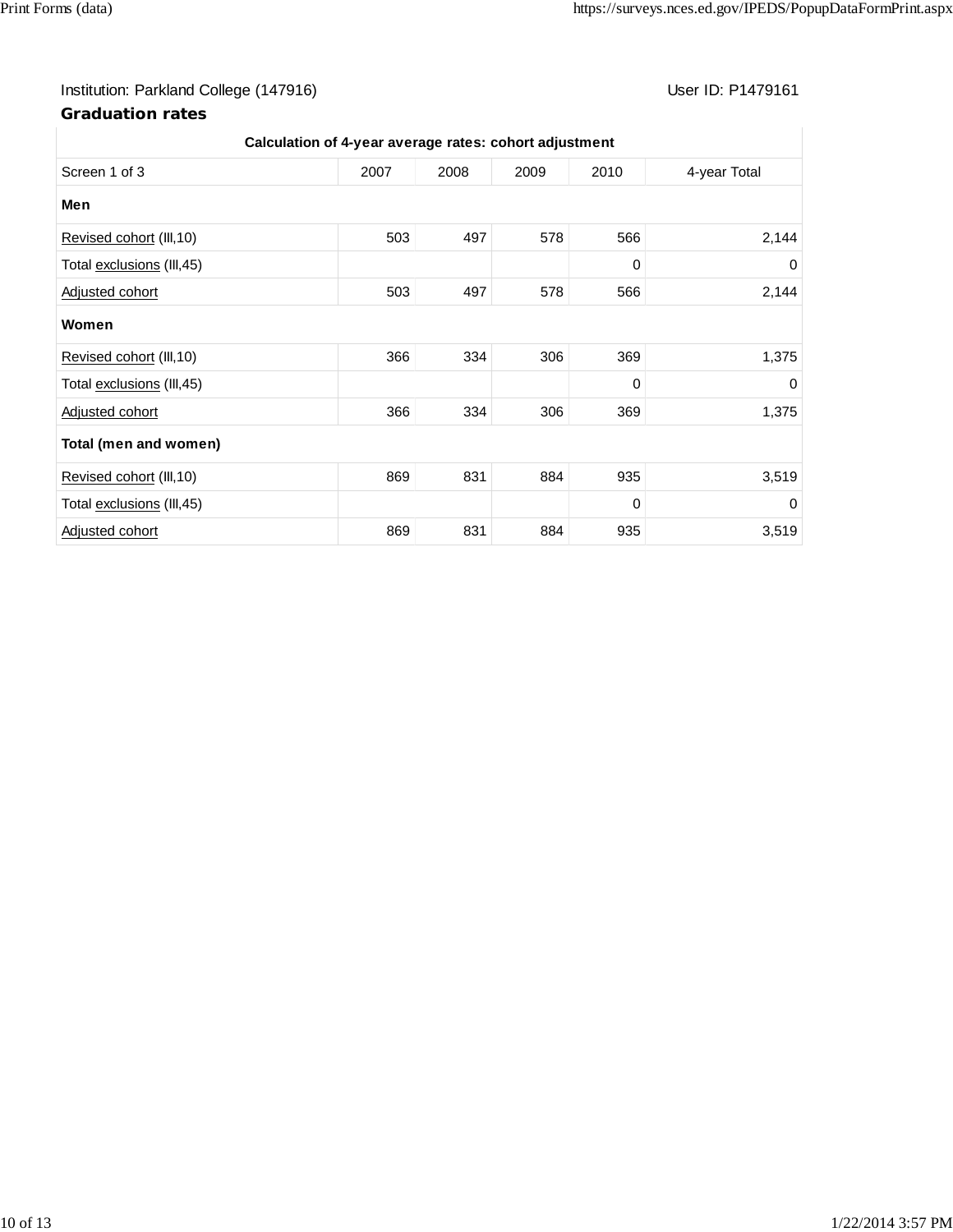# Institution: Parkland College (147916) **Institution: Parkland College (147916)** Conservation: P1479161

| Calculation of 4-year average rates: completers within 150% of normal time |                |      |      |      |              |  |  |
|----------------------------------------------------------------------------|----------------|------|------|------|--------------|--|--|
| Screen 2 of 3                                                              | 2007           | 2008 | 2009 | 2010 | 4-year Total |  |  |
| Men                                                                        |                |      |      |      |              |  |  |
| <2-yr completers (III,11)                                                  | 18             | 13   | 18   | 27   | 76           |  |  |
| 2<4-yr completers (III,12)                                                 | 103            | 76   | 60   | 57   | 296          |  |  |
| Total completers within 150%                                               | 121            | 89   | 78   | 84   | 372          |  |  |
| Women                                                                      |                |      |      |      |              |  |  |
| <2-yr completers (III,11)                                                  | $\overline{2}$ | 8    | 8    | 16   | 34           |  |  |
| 2<4-yr completers (III,12)                                                 | 76             | 66   | 61   | 52   | 255          |  |  |
| Total completers within 150%                                               | 78             | 74   | 69   | 68   | 289          |  |  |
| Total (men and women)                                                      |                |      |      |      |              |  |  |
| <2-yr completers (III,11)                                                  | 20             | 21   | 26   | 43   | 110          |  |  |
| 2<4-yr completers (III,12)                                                 | 179            | 142  | 121  | 109  | 551          |  |  |
| Total completers within 150%                                               | 199            | 163  | 147  | 152  | 661          |  |  |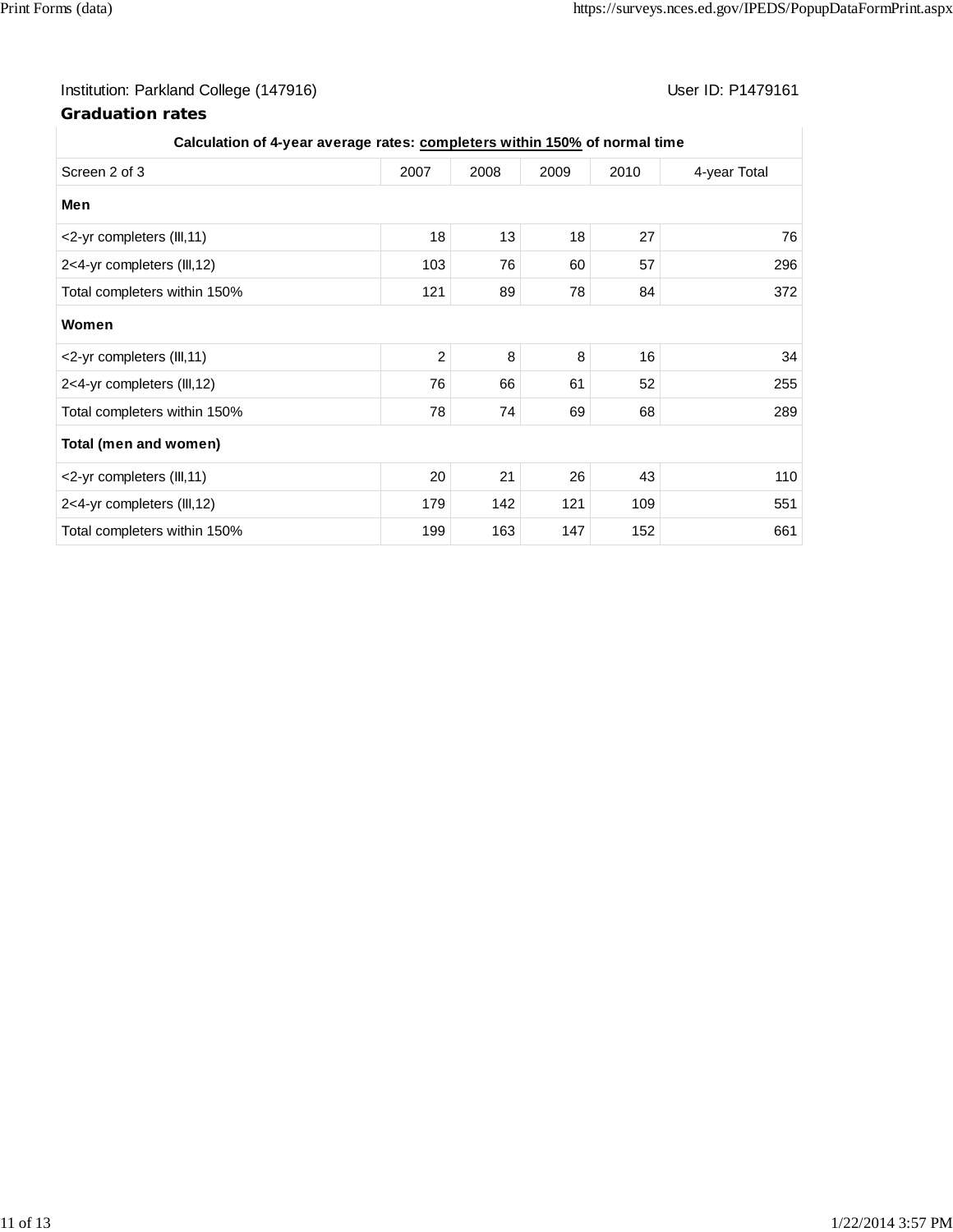# Institution: Parkland College (147916) **Institution: Parkland College (147916)** Conservation: P1479161

| Calculation of 4-year average rates: transfer-out students and rate calculations |      |      |      |      |              |  |
|----------------------------------------------------------------------------------|------|------|------|------|--------------|--|
| Screen 3 of 3                                                                    | 2007 | 2008 | 2009 | 2010 | 4-year Total |  |
| Men                                                                              |      |      |      |      |              |  |
| Total transfer-out students (III, 30)                                            | 160  | 164  | 192  | 200  | 716          |  |
| Women                                                                            |      |      |      |      |              |  |
| Total transfer-out students (III,30)                                             | 121  | 116  | 98   | 128  | 463          |  |
| Total (men and women)                                                            |      |      |      |      |              |  |
| Total transfer-out students                                                      | 281  | 280  | 290  | 328  | 1,179        |  |
|                                                                                  |      |      |      |      |              |  |
| 4-year average Student-Right-to-Know Completion or Graduation Rate Calculation   |      |      |      |      | 19           |  |
| (Total Completers within 150% / Adjusted Cohort)                                 |      |      |      |      |              |  |
| 4-year average Student-Right-to-Know Transfer-out Rate Calculation               |      |      |      |      | 34           |  |
| (Total Transfer-out Students / Adjusted Cohort)                                  |      |      |      |      |              |  |